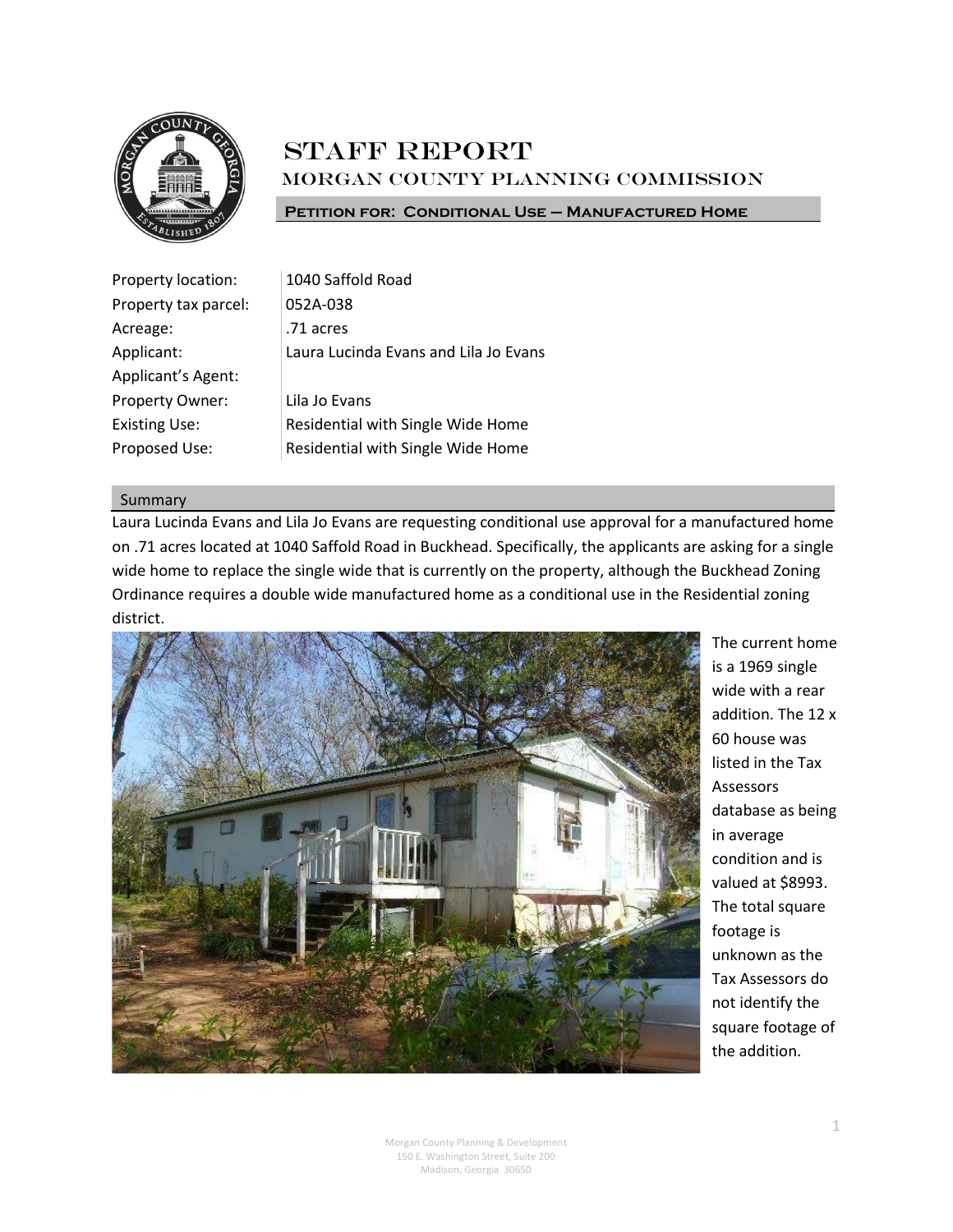

The applicants state that a single wide manufactured home will fit better on the property because it is only .71 acres, but the aerial shows there is enough room for a double wide home. The property does have an embankment at the road that cannot be seen on the aerial. The applicants' intention is to leave the current home on the property while the newer home is being placed and set-up. The older home would have to be removed within 30 days of the Certificate of Occupancy for the newer home.

Staff's main concern with the application is that the Buckhead Zoning Ordinance requires a double wide manufactured home. A single wide manufactured home was approved in 2011 for Buckhead's Residential zoning district on Baldwin Dairy Road when it was discovered that a building permit was issued for the home in error and was realized at the Certificate of Occupancy inspection. That single wide home was also to replace a dilapidated existing single wide home. The Planning Commission unanimously recommended approval to the Buckhead Council on February 24, 2011.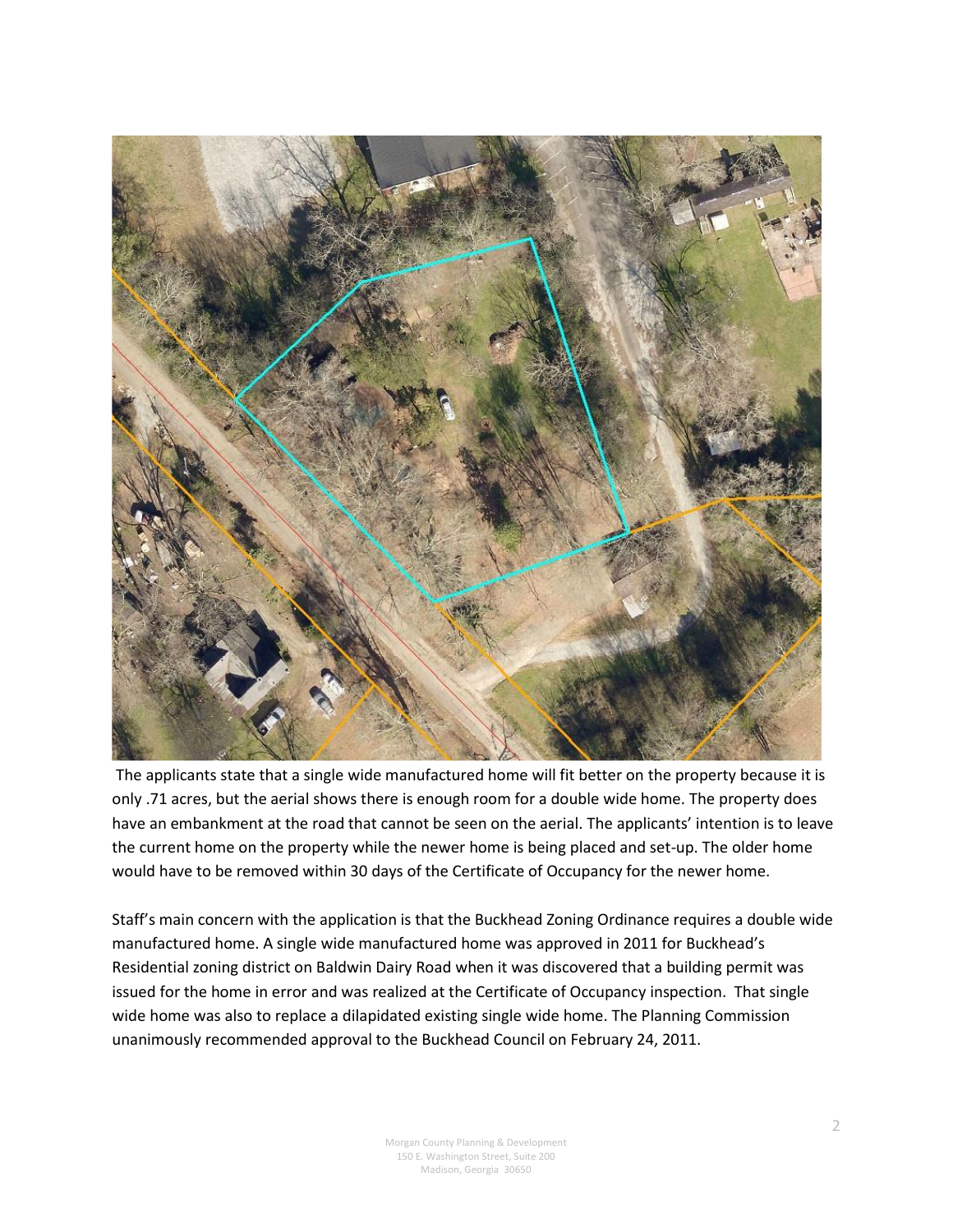Table 7.2.2 Permitted and Conditional Uses by Residential Zoning District

| <b>Use Description</b>                                                                                                                                                                                  | R |
|---------------------------------------------------------------------------------------------------------------------------------------------------------------------------------------------------------|---|
| Accessory buildings when located on the same lot or parcel of land as the main<br>structure and customarily incidental thereto, provided that all the requirements of<br>Article 8, Section 8.1 are met | Ρ |
| Accessory dwellings, provided all requirements under Article 8, Section 8.2 are<br>met                                                                                                                  | С |
| Community Club Houses, provided all the requirements under Article 8, Section<br>8.5 are met                                                                                                            | С |
| Daycare Center                                                                                                                                                                                          | С |
| Dwelling single family detached                                                                                                                                                                         | D |
| Dwelling, manufactured home, multi-section, provided all requirements under<br>Article 8, Section 8.8 are met                                                                                           | С |
| Dwelling, modular home meeting the definition of a single-family detached home                                                                                                                          | P |
| Dwellings, multi-family, provided all requirements under Article 8, Section 8.15 are<br>met                                                                                                             | С |

Section 8.8 is attached for reference. Nothing in Section 8.8 specifies that the home must be a particular size.

# Criteria for Consideration

Section 14.4.5 Criteria for Granting a Conditional Use from the Buckhead Zoning Ordinance:

- 1. Adequate provision is made by the applicant to reduce any adverse environmental impacts of the proposed use to an acceptable level;
- 2. Vehicular traffic and pedestrian movement on adjacent streets will not be substantially hindered or endangered;
- 3. Off-street parking and loading, and the entrance to and exit from such parking and loading, will be adequate in terms of location, amount and design to service the use;
- 4. Public facilities and utilities are capable of adequately serving the proposed use;
- 5. Granting the request would not be an illogical extension of a use which would introduce damaging volumes of (1) agricultural, (2) commercial, (3) industrial, or (4) high density apartment use into a stable neighborhood of well-maintained single family homes, and likely lead to decreasing surrounding property values, neighborhood deterioration, spreading of blight, and additional requests of a similar nature which would expand the problem;
- 6. Granting the request would not lead to congestion, noise and traffic hazards or overload public facilities, current or planned;
- 7. Granting the request would conform to the general expectation for the area population growth and distribution according to the Comprehensive Land Use Plan;
- 8. Granting the request would not lead to a major negative change in existing (1) levels of public service, (2) government employees or (3) fiscal stability;
- 9. Granting the request would not have a "domino effect," in that it becomes the opening wedge for further rapid growth, urbanization or other land-use change beyond what is indicated in the Comprehensive Land Use Plan.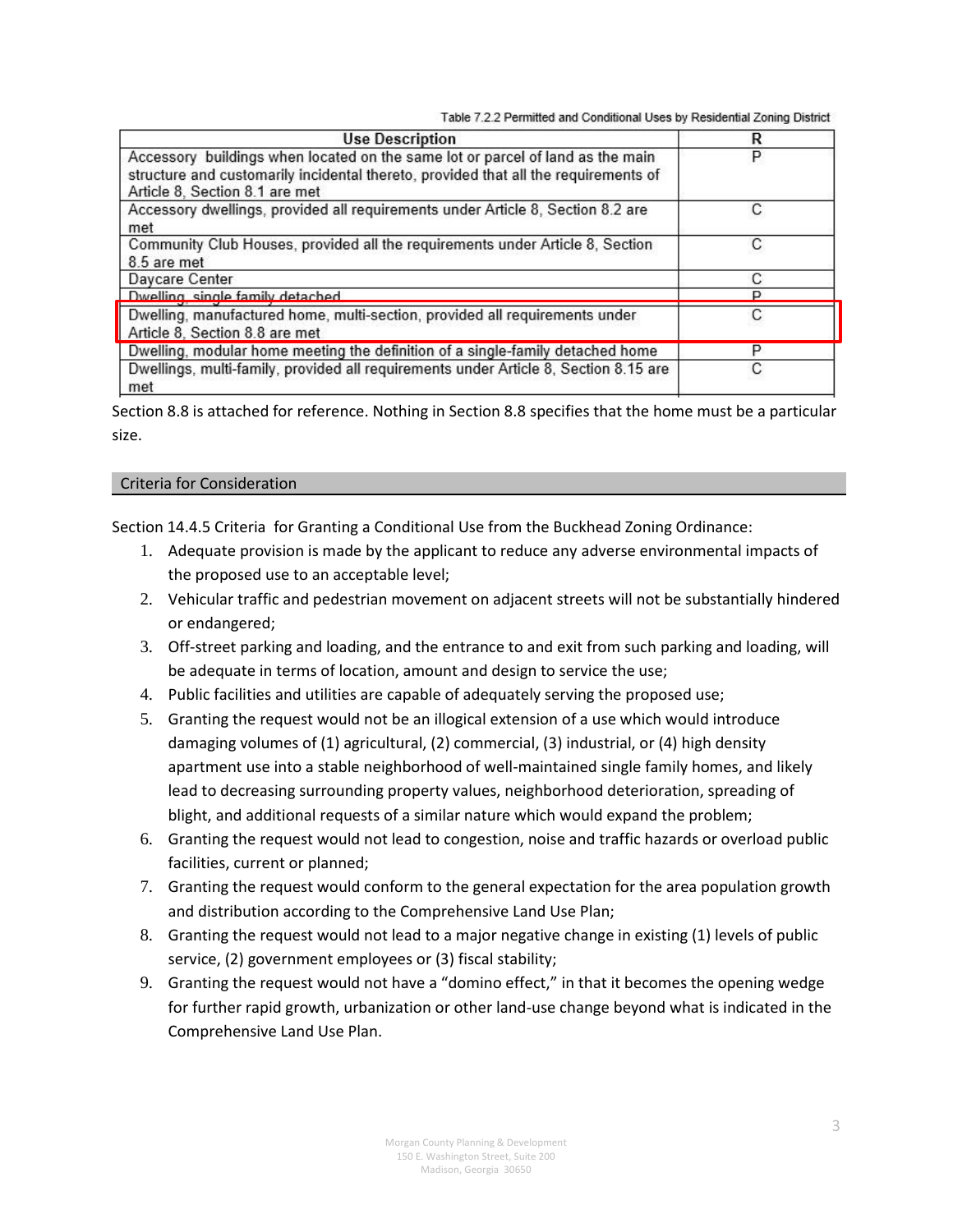# Staff Comments

The applicant's existing home, without question, needs improvement or replacement. However, the Buckhead Zoning Ordinance specifies that a double wide manufactured home requires conditional use approval and does not list single wide manufactured homes at all, meaning that they are prohibited. Staff recommends that the Planning Commission uphold the integrity of the Zoning Ordinance and recommend denial of the application for a single wide manufactured home, with additional recommendation that the Buckhead Council consider the matter further.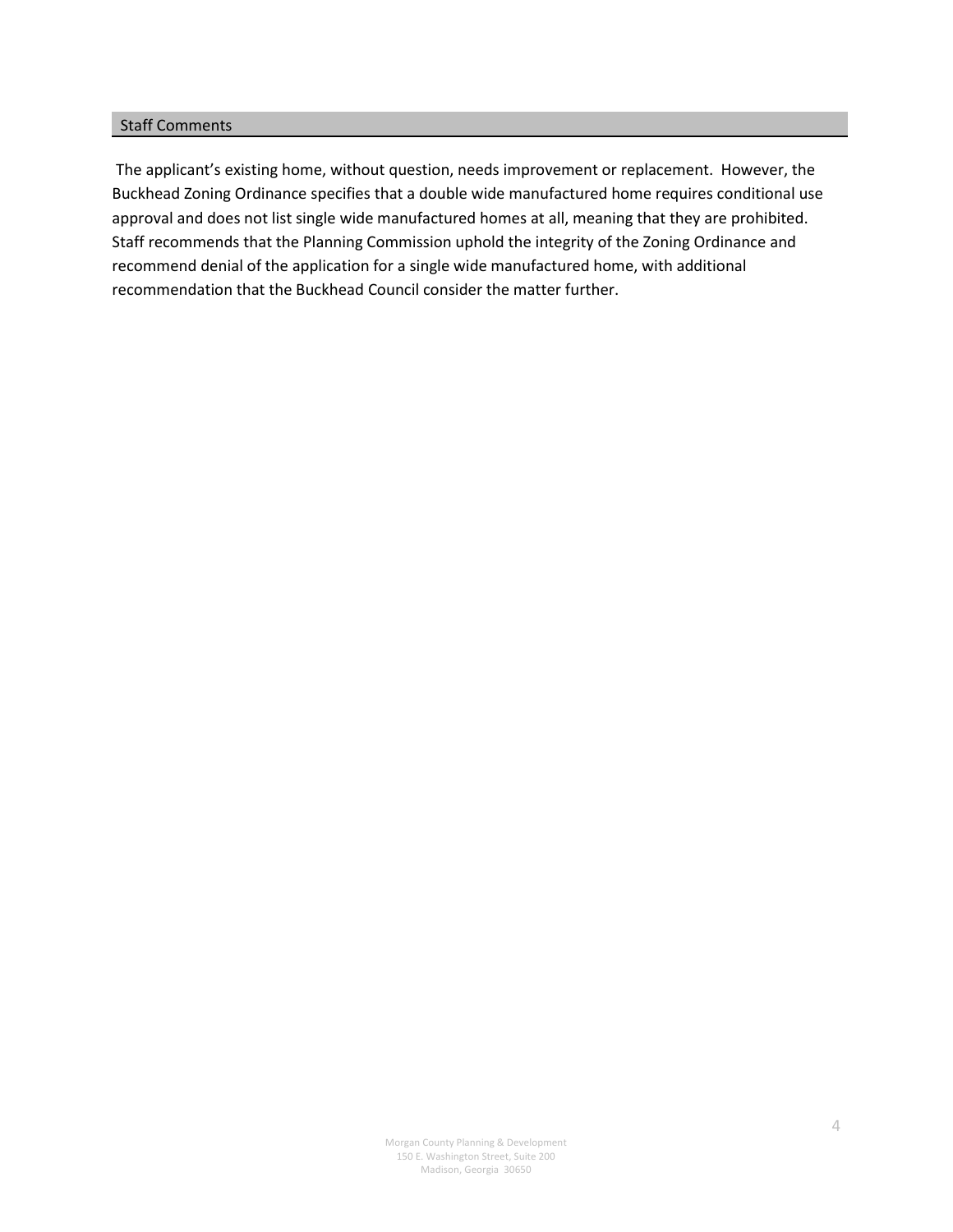To the Morgan County Planning and Development :

To whom it may concern, The Evans Family would like to request permission to replace their home at 1040 Saffold rd in Buckhead Ga, 30625 Currently they live in a 1969 single wide moblie home, that needs a lot of repair, front and back porch both need replaceing as well as work on bathroom, heat and air, and needs updated. We would like permission to put in a newer single wide home at this location. A single wide would fit better, as the land is only 0.71 acres, they would be able to stay in their current home while a newer one is placed in. We understand that they would also have to replace their septic tank as well.

Ms. Evans has lived in this home for around 48 years, raising her family here, planting flowers and bushes keeping yards clean, being an active member of her community for over 40 years. Her daughter and grandaughter live with her in this home, taking care of her. Ms. Evans would be able to get around better in a newer home as she has to use a walker to help her get about.

Thank you so much for taking your time to grant us permission

The Evans Family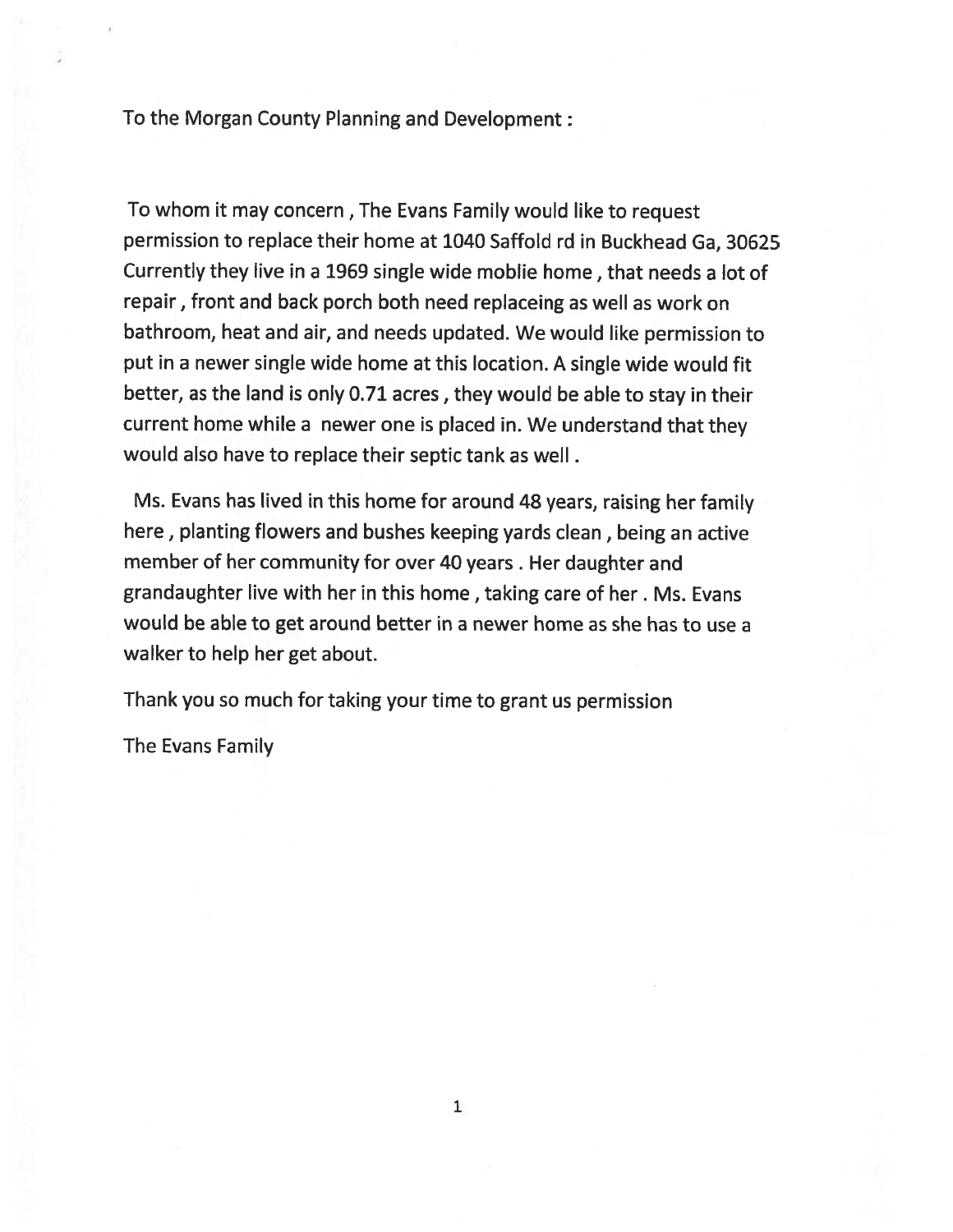

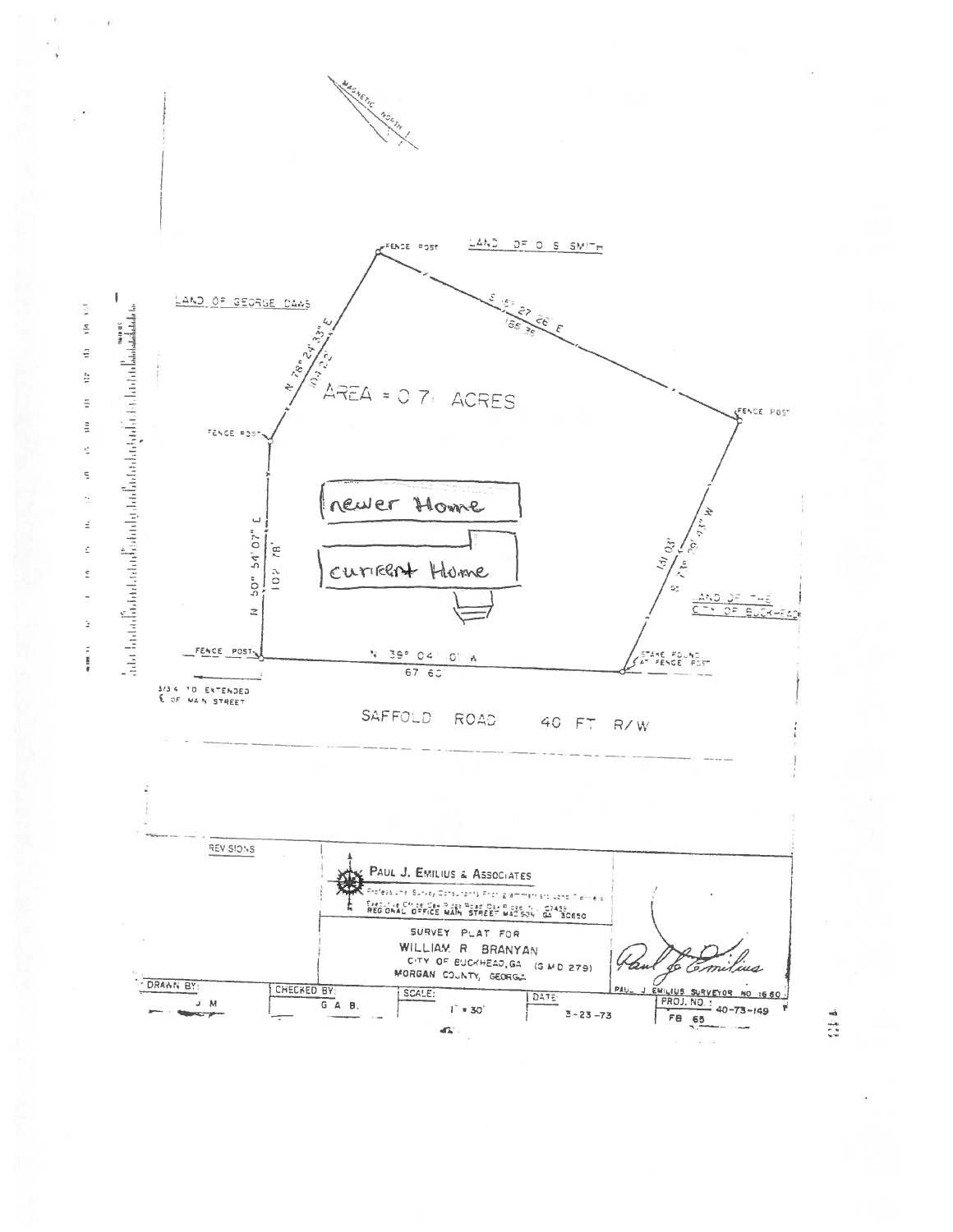#### Section 8.8 Individual Mobile and Manufactured Homes

Individual mobile or manufactured homes not meeting the definition of Dwelling, Single-Family, detached, and not located within a Manufactured Home Park, shall comply with the following and other applicable sections of this ordinance.

### Section 8.8.1 Limitations.

Excepting any newly constructed mobile or manufactured home, a mobile or manufactured home that was not registered with the Morgan County Tax Commissioner within the last ten (10) years may not be moved to or used as a residential dwelling in the Town of Buckhead.

The attachment of a mobile or manufactured home to an existing mobile or manufactured home is permitted only if both units were engineered and manufactured for such attachment.

Subject to the above paragraph, no manufactured or mobile home shall be allowed to be occupied in the Town of Buckhead, unless it bears an insignia issued by the United States Department of Housing and Urban Development, and the Director of Planning and Development finds that the manufactured home is in compliance with all Morgan County, Georgia building codes, housing codes, mechanical codes, plumbing codes, gas codes, electrical codes, fire prevention codes and all ordinances of Morgan County, Georgia.

- (a) An exception to this standard is any manufactured or mobile home which has been continuously and legally located in Morgan County, Georgia shall be allowed to remain if all the following conditions are met:
	- a. All ad valorem taxes on the manufactured or mobile home have been timely paid in full
	- The Director of Planning and Development of Morgan County, Georgia finds that the b. manufactured or mobile home is in compliance with all Morgan County. Georgia building codes, housing codes, mechanical codes, gas codes, and fire prevention codes
	- c. The Director of Planning and Development finds that the manufactured or mobile home is in compliance with all ordinances

#### Section 8.8.2 **Building Permit Required.**

Building and Occupancy Permits issued by the Morgan County Director of Planning and Development or his/her authorized agent are required for any mobile or manufactured home moved to or within the Town of Buckhead.

A building permit is required for any addition or structural alteration to a mobile or manufactured home within the Town of Buckhead.

A building permit shall not be issued for a mobile or manufactured home containing aluminum wiring.

Prior to issuing a building permit, it is unlawful to move, locate, relocate, erect or make utility connections of any kind to a mobile or manufactured home in the Town of Buckhead.

# Section 8.8.3 Occupancy Permit Required.

Prior to the issuance of an occupancy permit by the Director of Planning and Development all mobile and manufactured homes must:

Be registered with the Morgan County Tax Commissioner  $(a)$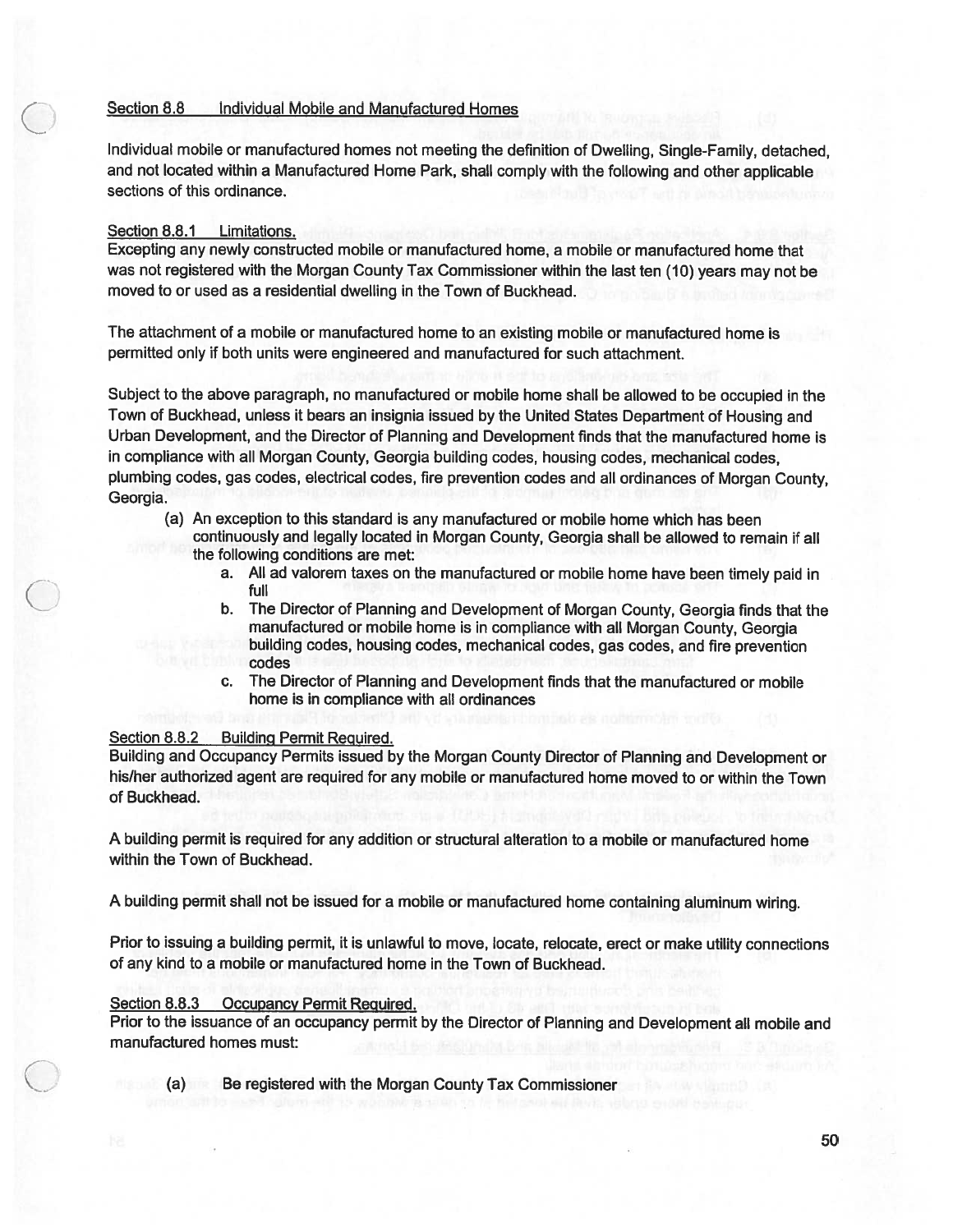Receive approval of the septic system by the Morgan County Health Department before  $(b)$ an occupancy permit can be issued.

Prior to issuing an occupancy permit it is unlawful to occupy or otherwise use as a residence a mobile or manufactured home in the Town of Buckhead.

Section 8.8.4 Application Requirements for Building and Occupancy Permits. An application for permits for location and occupancy of a mobile or manufactured home is required to be filed by the owner or the owner's agent in the office of the Morgan County Director of Planning and Development before a Building or Occupancy Permit is issued.

The permit application include the following information:

- The size and dimensions of the mobile or manufactured home  $(a)$
- $(b)$ The year of the mobile or manufactured home the model
- The zoning district where the mobile or manufactured home will be located  $(c)$
- $(d)$ The tax map and parcel number of the planned location of the mobile or manufactured home
- $(e)$ The name and address of the intended occupants of the mobile or manufactured home
- $(f)$ The source of water and type of waste disposal system
- The intended use of the mobile or manufactured home  $(q)$ 
	- a. If the intended use of the mobile or manufactured home is as an accessory use or farm caretaker use, then details of such proposed use shall be provided by the applicant
- $(h)$ Other information as deemed necessary by the Director of Planning and Development.

### Section 8.8.5 Pre Permitting Inspection Required.

If the application is for the relocation of a mobile or manufactured home which was not constructed in accordance with the Federal Manufactured Home Construction Safety Standards required by the U.S. Department of Housing and Urban Development (HUD), a pre-permitting inspection must be accomplished before a Building Permit is issued. The pre-permitting inspection shall consist of the following:

- Structural integrity inspection by the Morgan County Director of Planning and  $(a)$ **Development**
- The electrical, heating and gas systems must be inspected to insure that the mobile or  $(b)$ manufactured home is safe for residential occupancy. All such inspections must be certified and documented by persons holding a current license applicable to such testing and in accordance with Title 43 of the Official Code of Georgia.

#### Requirements for all Mobile and Manufactured Homes. Section 8.8.6

All mobile and manufactured homes shall:

(a) Comply with all requirements of O.C.G.A §45-5-492, §45-5-493, or §45-5-494, and all decals required there under shall be located at or near a window or the meter base of the home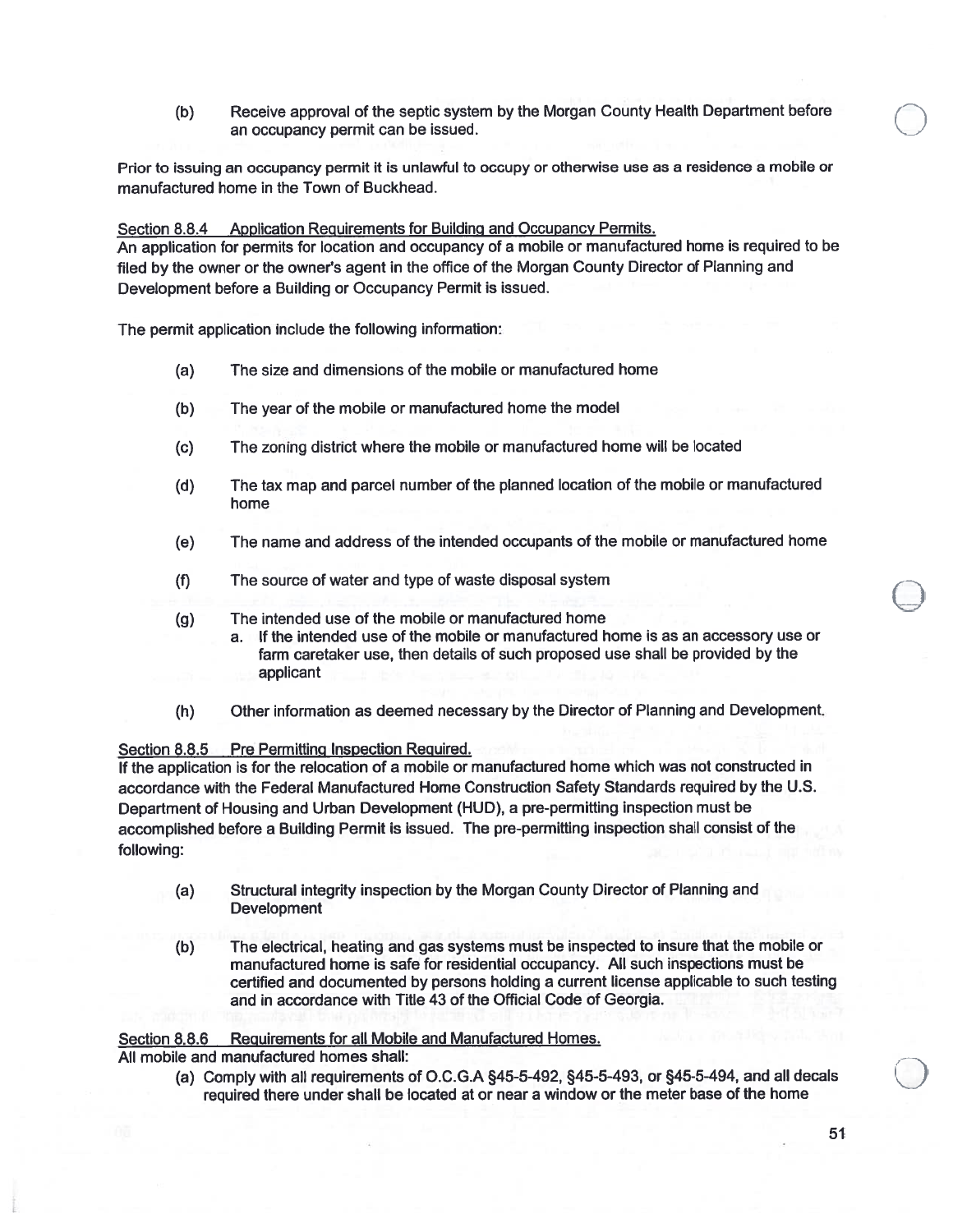- (b) Meet the requirements of the United States Department of Housing and Urban Development, the Georgia State Fire Marshall and the manufacturer's specifications prescribed for the set up of such dwelling units. These include but are not limited to:
	- a. Footing
	- b. Piers
	- c. Tie downs
	- d. Anchors
- (c) Meet the requirements of the National Electrical Code (NEC) and the electric utility company providing electrical service
- (d) Be connected to water and sewerage in compliance with all applicable ordinances of Morgan County.
- (e) Meet the adopted building, gas, plumbing, electric, and other codes and ordinances of Morgan County, Georgia
- (f) Be located on a permanent foundation
	- a. Single-wide mobile homes may be affixed to the ground through the skirting kit specially so manufactured by the dealer for such purposes.
	- b. All single-section manufactured homes must be underpinned with skirting material. masonry construction or other materials specifically manufactured for such purpose.
	- c. Multi-section manufactured homes located in the AG and R zoning districts must be attached to a permanent foundation with underpinning of brick or masonry construction, paint or stucco.
- (g) Have minimum poured footings of no less than 24" long by 24" wide by 8" deep
- (h) Have original wood or original wood-type siding. Metallic siding is not permitted
- (i) Be provided with prefabricated or permanent stairs and landing, constructed of pressure treated lumber, masonry or metal sufficient to provide safe ingress and egress from all exits of the unit. Individual landings shall be a minimum sixteen (16) sq. ft. and contain side rails if over thirty (30) inches from the ground
- (j) Have an original shingle roof or an original roof made out of roofing material composed of other appropriate substances
- (k) Meet all other applicable state and county statutes, regulations and ordinances

#### Section 8.8.7 Orientation of Mobile or Manufactured Homes.

All manufactured or mobile homes are subject to the following conditions:

- (a) No manufactured or mobile home shall be located within thirty (30) feet of any other building excepting its own garage or carport
- (b) The manufactured or mobile home unit shall be oriented with its long axis generally parallel to the street on which the lot fronts. Any tongue must be removed prior to the final inspection by the Director of Planning and Development.